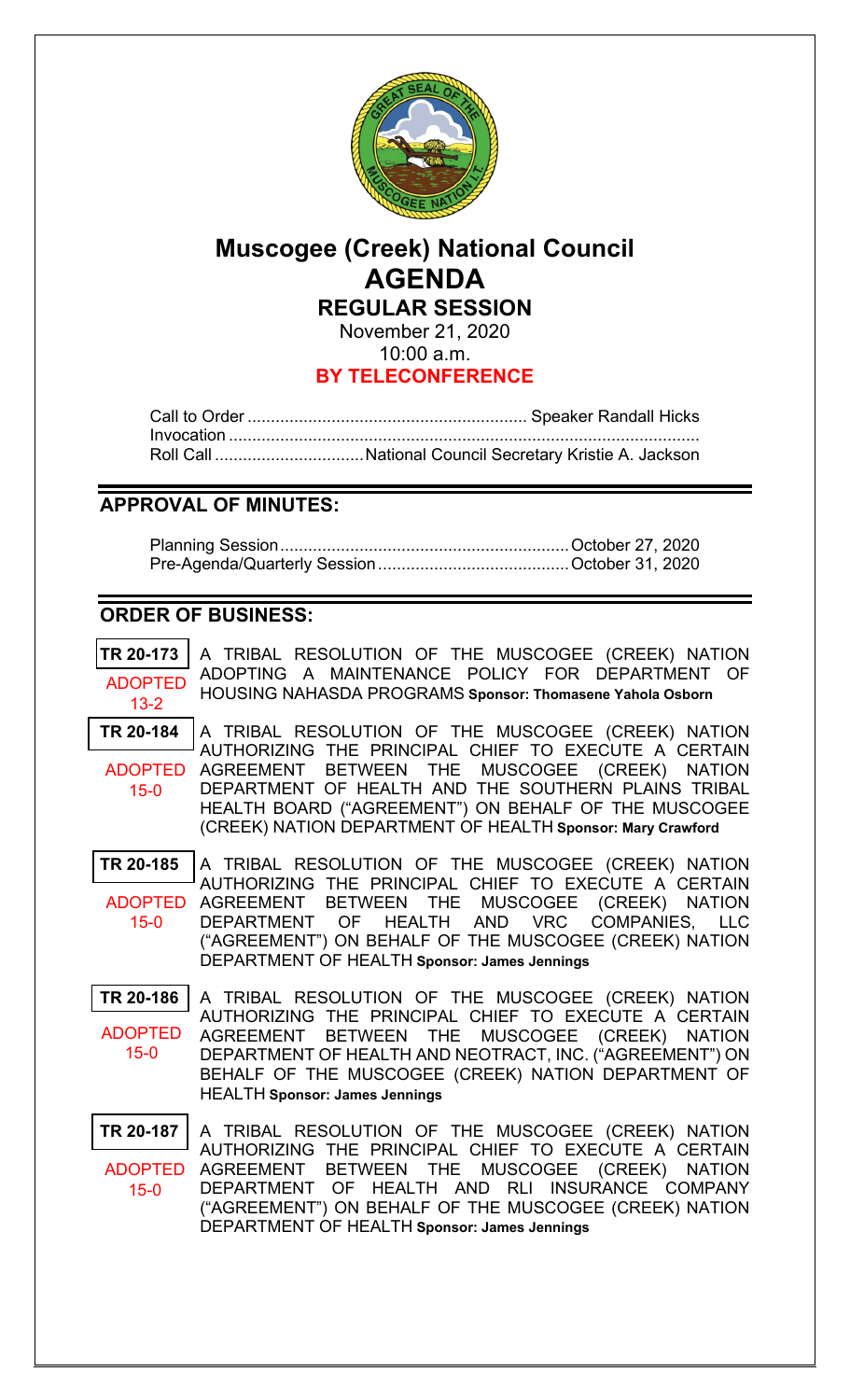#### Regular Session November 21, 2020 Page 2

**[TR 20-188](bills\20-188.pdf)** A TRIBAL RESOLUTION OF THE MUSCOGEE (CREEK) NATION AUTHORIZING THE PRINCIPAL CHIEF TO EXECUTE A CERTAIN AGREEMENT BETWEEN THE MUSCOGEE (CREEK) NATION<br>DEPARTMENT OF HEALTH AND THE AMERICAN HEART OF HEALTH AND THE AMERICAN HEART ASSOCIATION, INC. ("AGREEMENT") ON BEHALF OF THE MUSCOGEE (CREEK) NATION DEPARTMENT OF HEALTH **Sponsor: Anna Marshall** ADOPTED 15-0

**TR [20-189](bills\20-189.pdf)** A TRIBAL RESOLUTION OF THE MUSCOGEE (CREEK) NATION AUTHORIZING THE PRINCIPAL CHIEF TO EXECUTE A CERTAIN AGREEMENT BETWEEN THE MUSCOGEE (CREEK) NATION DEPARTMENT OF HEALTH AND HUDSONALPHA HEALTH ALLIANCE, LLC. ("AGREEMENT") ON BEHALF OF THE MUSCOGEE (CREEK) NATION DEPARTMENT OF HEALTH **Sponsor: James Jennings** ADOPTED 15-0

**[TR 20-190](bills\20-190.pdf)** A TRIBAL RESOLUTION OF THE MUSCOGEE (CREEK) NATION AUTHORIZING THE PRINCIPAL CHIEF TO EXECUTE A SEPARATE ADOPTED MEMORANDUM OF UNDERSTANDING WITH FOUR OKLAHOMA CITIES AND THE OKLAHOMA DEPARTMENT OF TRANSPORTATION 15-0

- FOR THE INCORPORATION OF SPECIFIED SECTIONS OF ROADWAYS AND RIGHTS-OF-WAY AMONG THE LIST OF TRIBAL ROUTES IDENTIFIED FOR POSSIBLE IMPROVEMENT BY THE MUSCOGEE (CREEK) NATION TRIBAL TRANSPORTATION PROGRAM **Sponsor: Thomasene Yahola Osborn**
- **[TR 20-191](bills\20-191.pdf)** A TRIBAL RESOLUTION OF THE MUSCOGEE (CREEK) NATION AUTHORIZING THE PRINCIPAL CHIEF TO EXECUTE A DIGITAL ADOPTED CONTENT AGREEMENT WITH THE ANDREW W. MELLON FOUNDATION FOR THE MUSCOGEE (CREEK) NATION HISTORIC AND CULTURAL PRESERVATION DEPARTMENT **Sponsor: Mark Randolph** 15-0
- **[TR 20-192](bills\20-192.pdf)** A TRIBAL RESOLUTION OF THE MUSCOGEE (CREEK) NATION AUTHORIZING THE PRINCIPAL CHIEF TO EXECUTE A SEPARATE ADOPTED MEMORANDUM OF UNDERSTANDING WITH THREE OKLAHOMA COUNTIES FOR THE MAINTENANCE OF ROADWAYS AND ASSOCIATED RIGHTS-OF–WAY CONSTRUCTED OR IMPROVED BY THE MUSCOGEE (CREEK) NATION TRIBAL TRANSPORTATION PROGRAM **Sponsor: Thomasene Yahola Osborn** 15-0

**[TR 20-193](bills\20-193.pdf)** A TRIBAL RESOLUTION OF THE MUSCOGEE (CREEK) NATION AUTHORIZING THE PRINCIPAL CHIEF TO SUBMIT A 2020 COMPETITIVE INDIAN HOUSING BLOCK GRANT APPLICATION TO THE UNITED STATES DEPARTMENT OF HOUSING AND URBAN DEVELOPMENT **Sponsor: Thomasene Yahola Osborn** ADOPTED 15-0

**[TR 20-194](bills\20-194.pdf)** A TRIBAL RESOLUTION OF THE MUSCOGEE (CREEK) NATION AUTHORIZING THE PRINCIPAL CHIEF TO EXECUTE A MEMORANDUM OF AGREEMENT WITH THE CITY OF DEWAR, OKLAHOMA FOR IMPROVEMENTS TO 11TH STREET IN THE CITY OF DEWAR **Sponsor: Joseph Hicks** ADOPTED 15-0

**[TR 20-196](bills\20-196.pdf)** A TRIBAL RESOLUTION OF THE MUSCOGEE (CREEK) NATION AUTHORIZING THE PRINCIPAL CHIEF TO NEGOTIATE AND EXECUTE ADOPTED AN AGREEMENT FOR THE PURCHASE OF TRUST PROPERTY LOCATED IN TULSA COUNTY, OKLAHOMA **Sponsor: Patrick Freeman Jr.** 15-0

**[TR 20-197](bills\20-197.pdf)** A TRIBAL RESOLUTION OF THE MUSCOGEE (CREEK) NATION AUTHORIZING THE PRINCIPAL CHIEF TO EXECUTE A QUOTE AND TERMS AND CONDITIONS WITH ULTRASOURCE LLC FOR EQUIPMENT FOR THE MUSCOGEE (CREEK) NATION MEAT PROCESSING FACILITY **Sponsor: William Lowe** ADOPTED 15-0